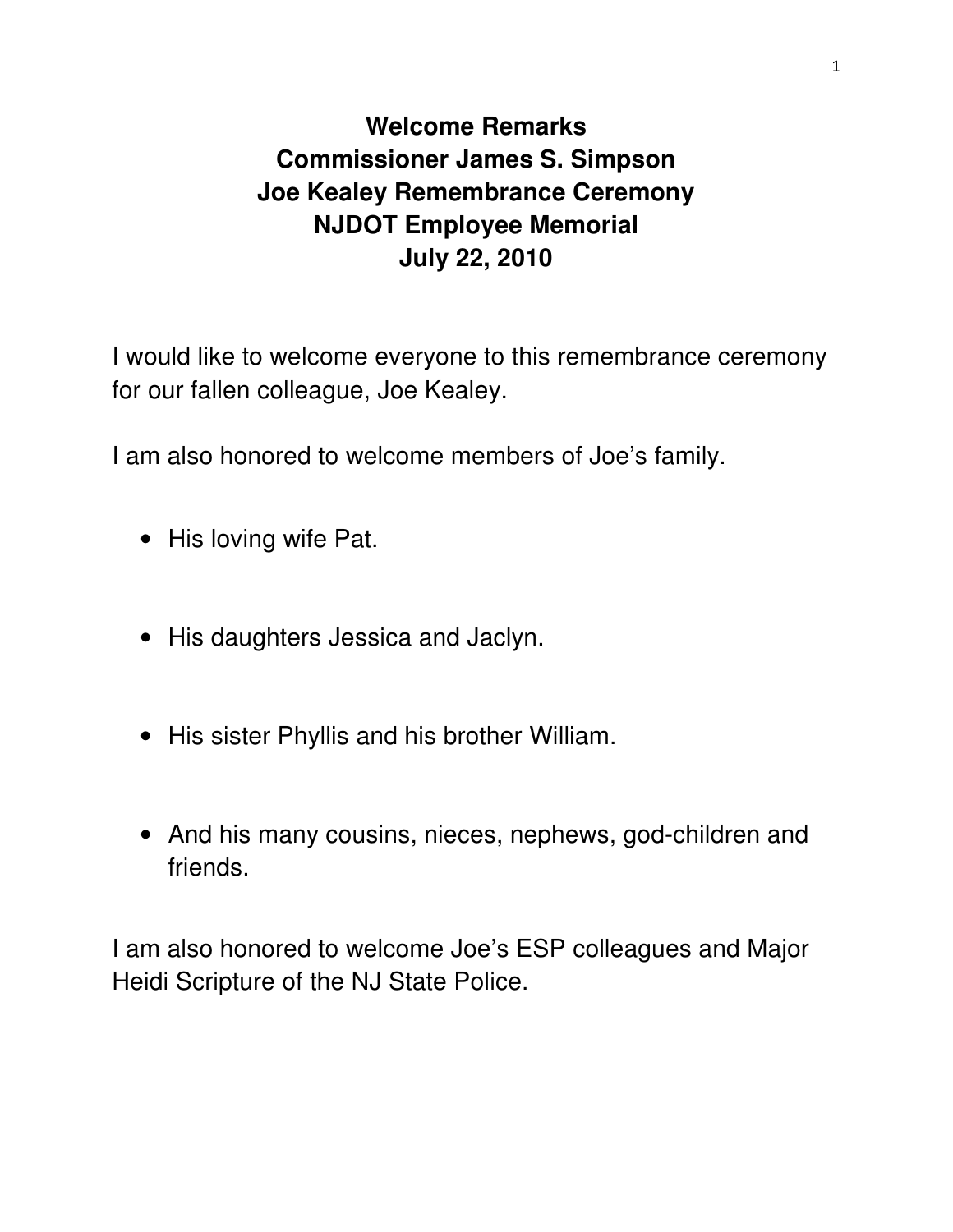The NJ State Police face similar dangers on our highway system, as evidenced by the recent tragic loss of Troopers Mark Castellano and Scott Graham.

I also wish to extend a welcome and thank you to our Federal Highway Administration partners, Dennis Merida and John Miller.

We're here today to remember and honor Joe, who tragically lost his life on Monday, January 11, 2010 while assisting a motorist with a disabled vehicle on Route 76 in Bellmawr, NJ.

Joe was 45 years old and had been with NJDOT since June of 2006.

Joe is remembered for many things – a dedicated public servant, a true gentleman, a devoted father, and a friend to everyone he worked with.

Rare are the people on this earth with all of the qualities that Joe had, and blessed we all are for being able to know one.

Public service, which I view as the concept of working for the good of the community, was exemplified by Joe.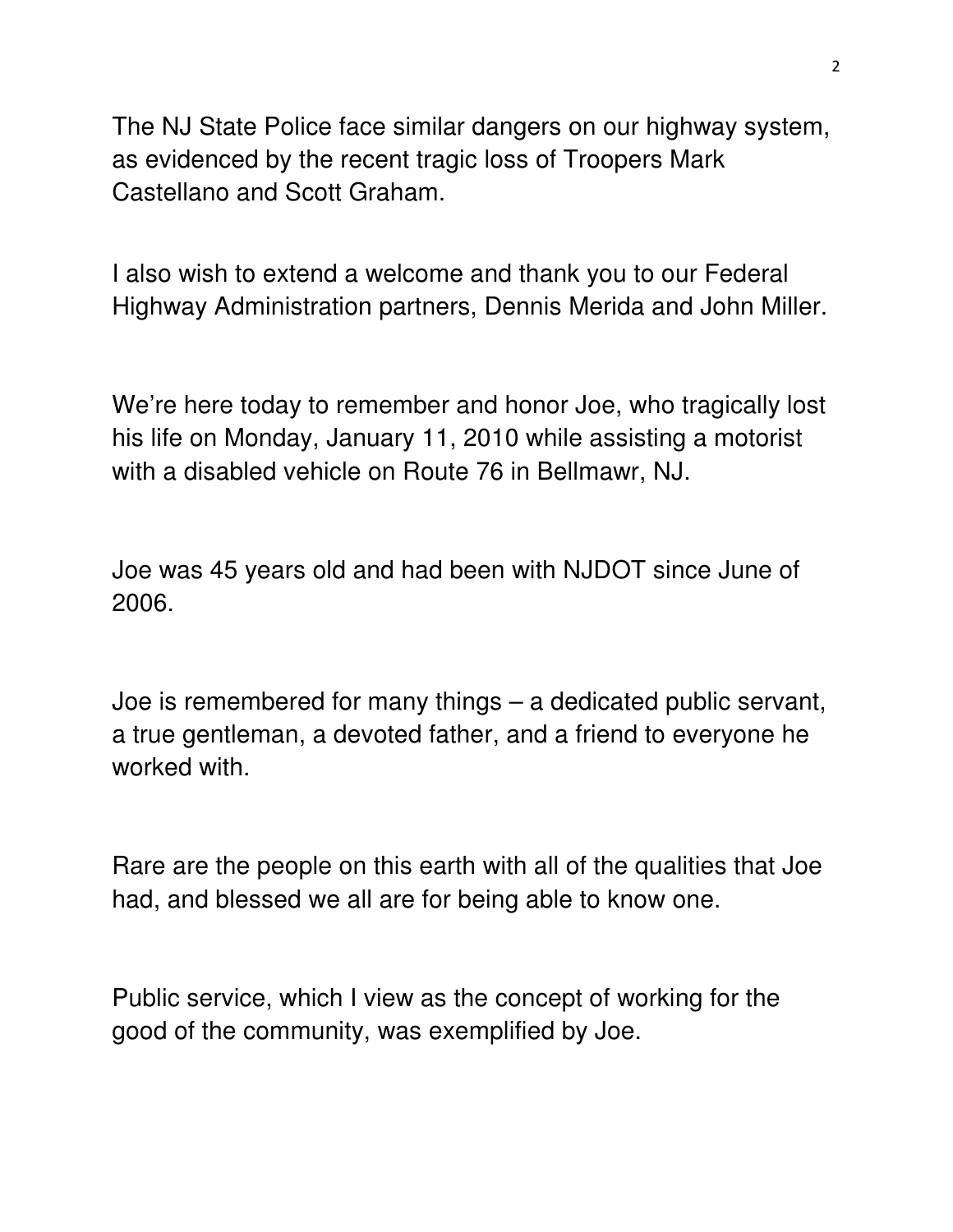Public servants are dedicated to what they do.

- To them, it's not just work it's their vocation.
- To some, it's not just their job it is their life.
- It is a noble calling putting others first.

I don't know how many people here know this, but during his relatively brief career here at DOT, Joe assisted over 3,000 motorists.

Yes, 3,000.

It is a further tribute to Joe that he received 825 written commendations from the motorists he helped.

Yes, 825 separate commendations.

Think about it  $-$  these are people whose lives were just briefly touched by Joe.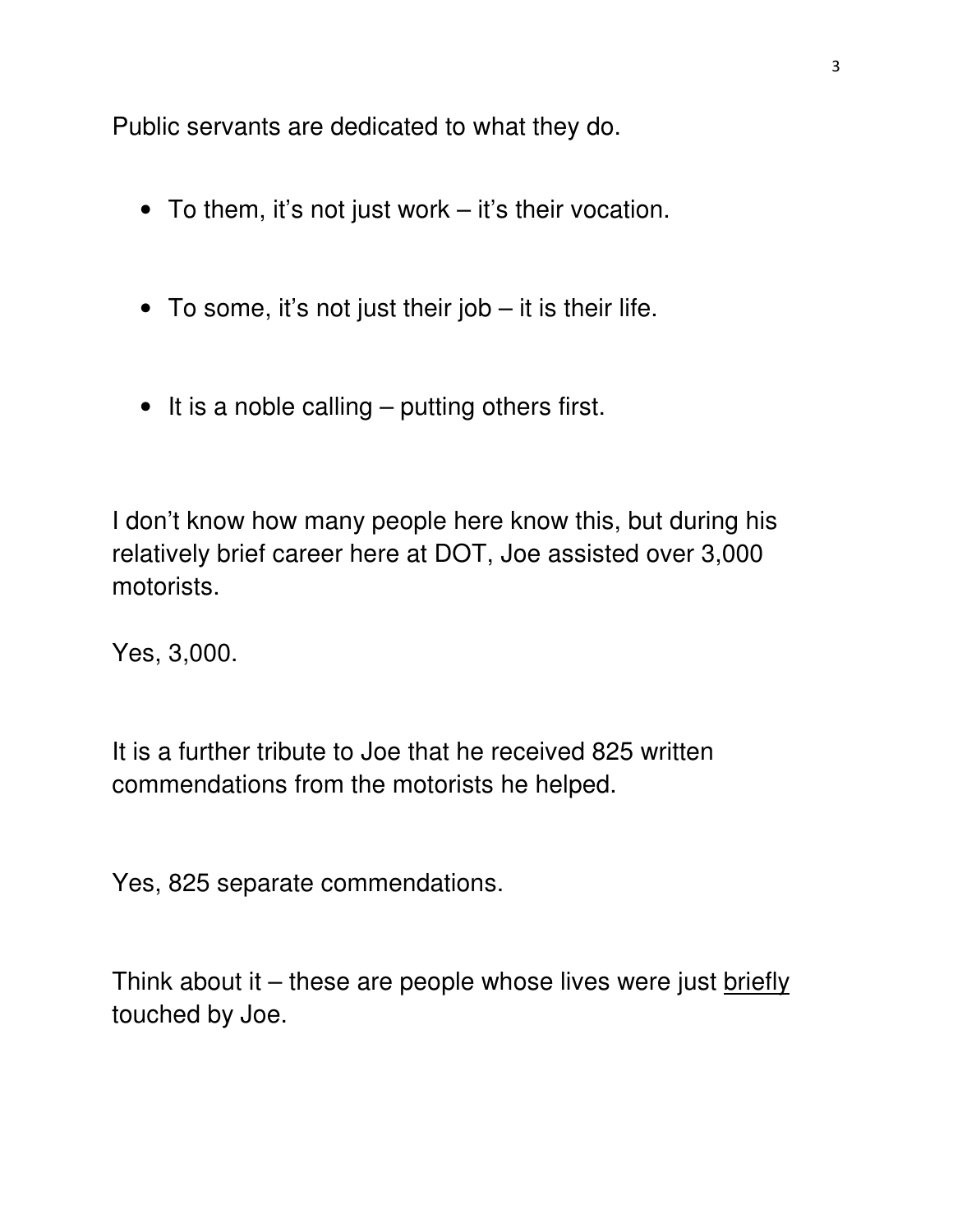In those few moments of interaction, his kindness and his caring heart shone through.

The poet Robert Southey once said, "the sharper the sunbeam, the deeper the mark it leaves."

In a way, Joe's service was a bright sunbeam serving and protecting our customers, and it left the same indelible mark.

You don't have to take my word for it – allow me to read a few of the commendations written about Joe.

- "Mr. Kealey treated me with dignity and put me at ease. I felt so much better. There should be more Mr. Kealey's in the world."
- "Joe was a gentleman, gracious and glad to help me in a tough spot. You should be proud he works for you."
- "If every ESP representative is as good as Joe, your mission for excellent customer service is complete."
- "I felt blessed when Joe arrived."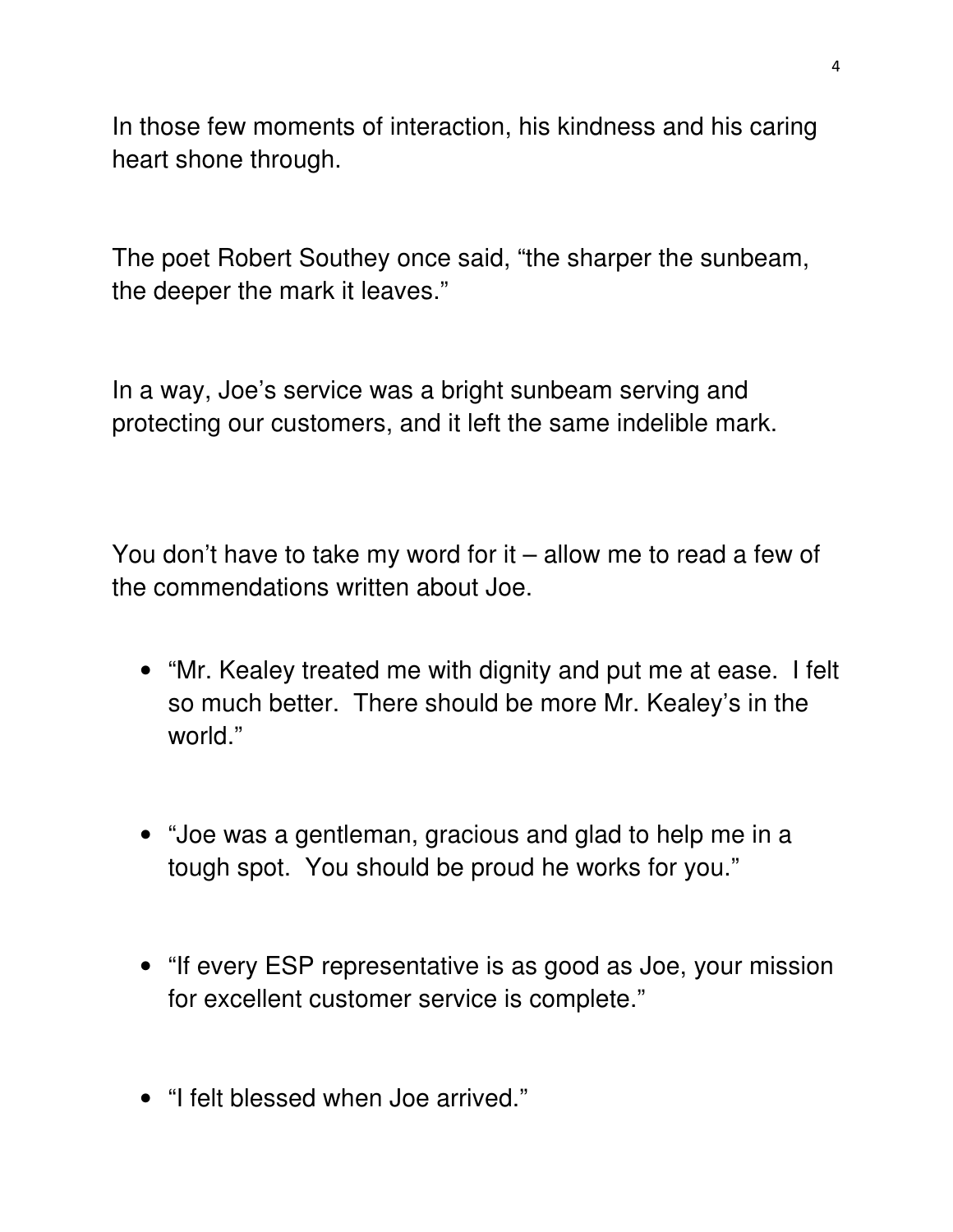• "Mr. Kealey made sure I remained safe at all times."

And here are a few of the words used to describe Joe:

- A hero.
- A guardian angel.
- An ambassador.
- A professional.
- A lifesaver.

Aren't those wonderful words and commendations?

They are amazing – but to those who knew Joe, they are no surprise.

They describe the guy that Joe was, near and dear to our hearts.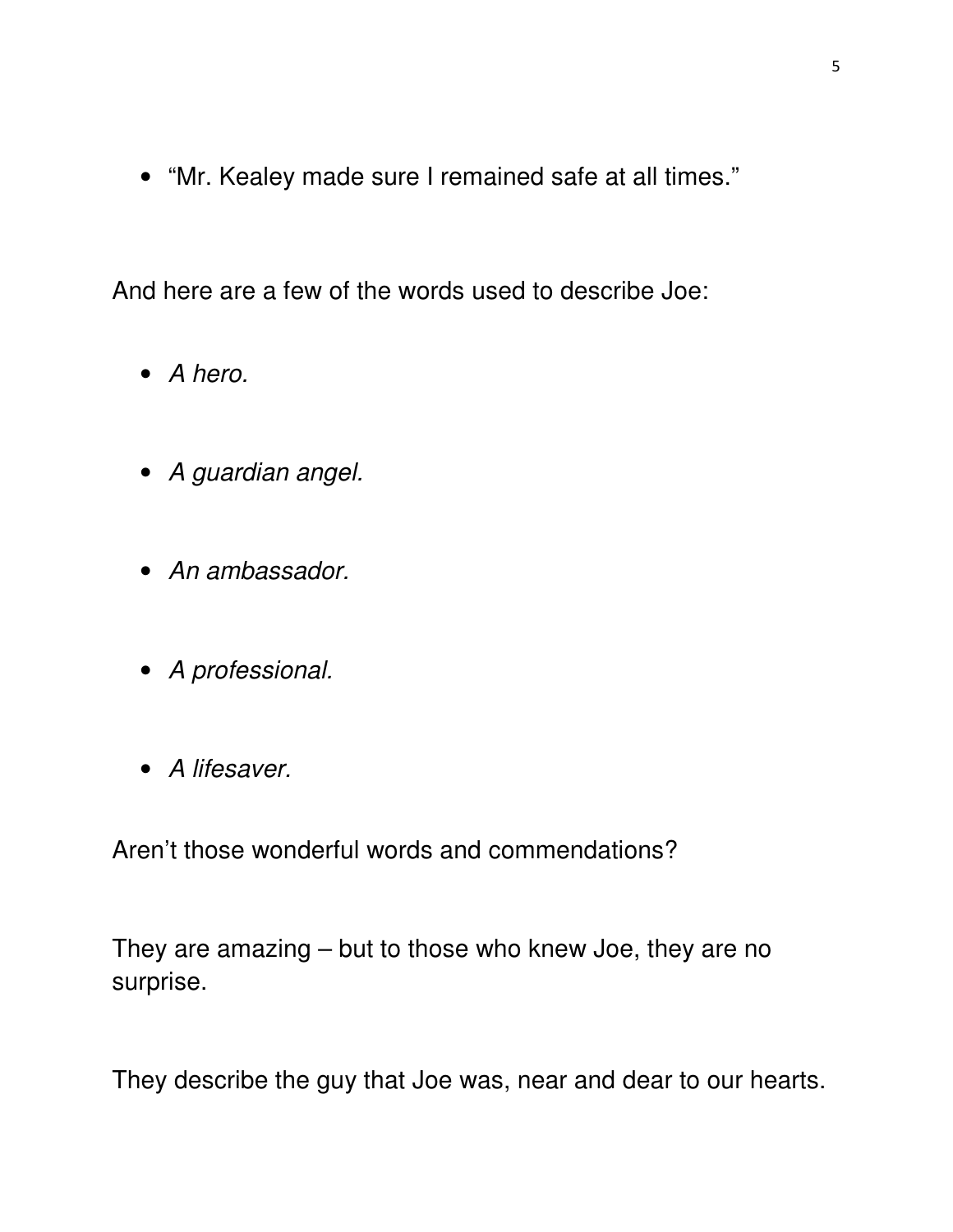He was indeed a precious gift  $-$  to those who loved him, to those who worked with him, to those he helped.

It is today, with a heavy heart, that we add Joe's name to our Employee Memorial.

He joins 35 other fallen colleagues whose names appear on our Memorial Wall.

There is an old saying that in tragedy, we can find purpose.

Let us all then re-dedicate our efforts to safety and vigilance, with a strong sense of purpose and commitment, so that the terrible loss of Joe is not in vain.

We can best honor his memory by making real strides in safety on our highways.

It is my solemn hope – indeed, the solemn hope of everyone here today – that Joe's name will be the last to be placed on the Memorial Wall.